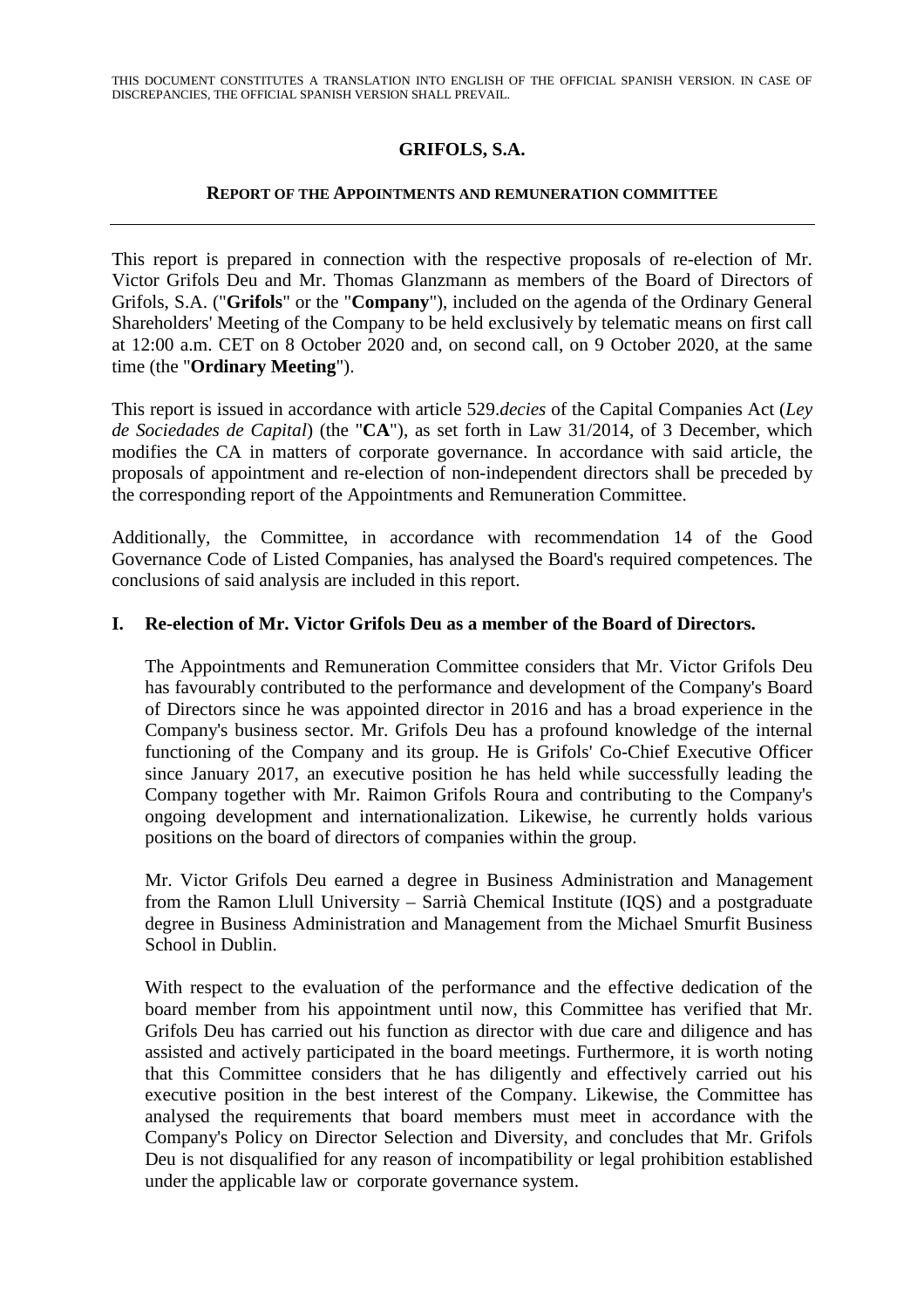Because Mr. Grifols Deu holds executive functions within the Company, it is expected that he shall be re-elected as an "executive" director.

Given the above, the Appointments and Remuneration Committee unanimously resolves to favourably inform the Board's proposal of re-election of Mr. Victor Grifols Deu as a member of the Board of Directors of the Company under the category of "executive" director, for a term of four (4) years.

## **II. Re-election of Mr. Thomas Glanzmann as a member of the Board of Directors.**

The Appointments and Remuneration Committee considers that Mr. Thomas Glanzmann has favourably contributed to the performance and development of the Company's Board of Directors since he was appointed director in 2006. He has been the non-executive vice-president of the Board since 1 January 2017. He is currently a member of the Board of Directors of Alcon, Inc. and a Healthcare Advisor at Madison Dearborn and Partners. He is the Founder and General Partner of Medical Technology Venture Partners in California, United States.

Mr. Thomas Glanzmann earned a degree in Political Science from Dartmouth College, United States, and an M.B.A. from IMD, Lausanne-Switzerland. He also holds a Board of Directors Certification from the UCLA Anderson School of Management, USA.

With respect to the evaluation of the performance and the effective dedication of the board member from his appointment until now, this Committee has verified that Mr. Glanzmann has carried out his function as director with due care and diligence, and has assisted and actively participated in the board meetings. Likewise, the Committee has analysed the requirements that board members must meet in accordance with the Company's Policy on Director Selection and Diversity, and concludes that Mr. Glanzmann is not disqualified for any reason of incompatibility or legal prohibition established under the applicable law or corporate governance system.

It is expected that he shall be re-elected as an "other external" director.

Given the above, the Appointments and Remuneration Committee unanimously resolves to favourably inform the Board's proposal of re-election of Mr. Thomas Glanzmann as a member of the Board of Directors of the Company under the category of "other external" director, for a term of four (4) years.

## **III. Analysis of the Company's Board of Directors' required competences.**

In accordance with recommendation 14 of the Good Governance Code of Listed Companies, this Committee has analysed and reviewed the required competences or skills of the Board of Directors when proposing or informing of the re-election or appointment of directors.

After such analysis, the Committee considers that the three directors to be re-elected at the Ordinary Meeting (Mr. Victor Grifols Deu, Mr. Thomas Glanzmann and Mr. Steven F. Mayer) have an extensive track record on the Company's Board of Directors, which